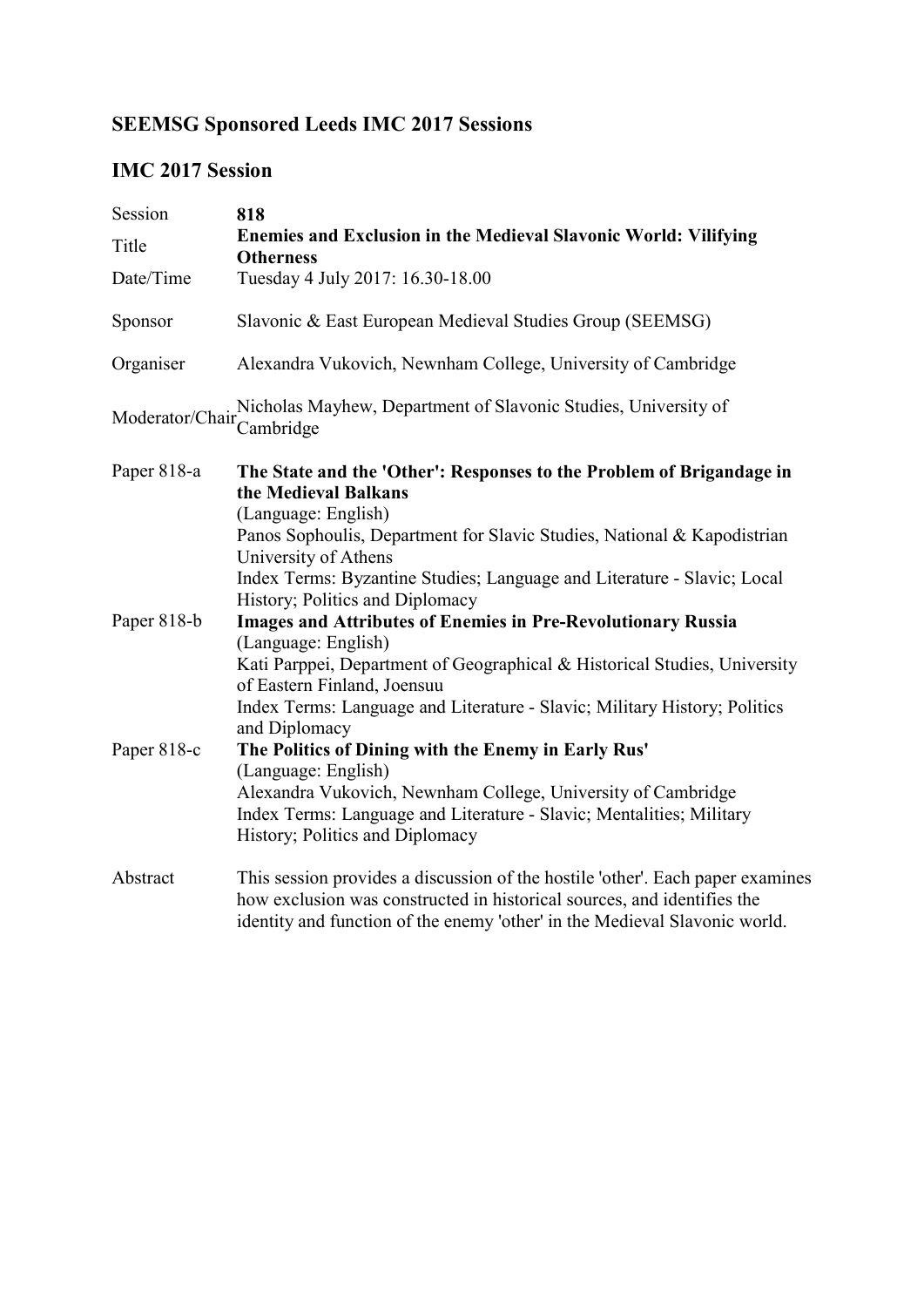## IMC 2017 Session

| Session<br>Title<br>Date/Time | 1526<br>Political and Social Difference in the Medieval Slavonic World:<br><b>Identifying Otherness</b><br>Thursday 6 July 2017: 09.00-10.30                                                                                                                                                                                                                                     |
|-------------------------------|----------------------------------------------------------------------------------------------------------------------------------------------------------------------------------------------------------------------------------------------------------------------------------------------------------------------------------------------------------------------------------|
| Sponsor                       | Slavonic & East European Medieval Studies Group (SEEMSG)                                                                                                                                                                                                                                                                                                                         |
| Organiser                     | Alexandra Vukovich, Newnham College, University of Cambridge                                                                                                                                                                                                                                                                                                                     |
|                               | Moderator/ChairOlenka Pevny, Fitzwilliam College, University of Cambridge                                                                                                                                                                                                                                                                                                        |
| Paper 1526-a                  | <b>Castles and Banal Lordship in Rus'?: Conventional Translations of</b><br>Social Terminology as a Means of 'Othering' Slavonic Orthodox Europe<br>(Language: English)<br>Yulia Mikhailova, Department of Humanities, New Mexico Institute of<br>Technology<br>Index Terms: Historiography - Medieval; Language and Literature - Slavic;<br>Mentalities; Politics and Diplomacy |
| Paper 1526-b                  | 'Like the Lynx's Fur, Neither Black nor Entirely White':<br><b>Conceptualising 'Latin' Difference in the Chronicles of Early Rus'</b><br>(Language: English)<br>Katie Sykes, Faculty of Modern & Medieval Languages, University of<br>Cambridge<br>Index Terms: Language and Literature - Slavic; Mentalities; Politics and<br>Diplomacy                                         |
| Paper 1526-c                  | Disguising and Celebrating Gender Non-Conformity: On the<br>'Canonicity' of Same-Sex Identities in Muscovite Russia<br>(Language: English)<br>Nicholas Mayhew, Department of Slavonic Studies, University of<br>Cambridge<br>Index Terms: Language and Literature - Slavic; Liturgy; Sexuality; Social<br>History                                                                |
| Abstract                      | This panel examines the construction of the 'other' in the Medieval Slavonic<br>world. The three papers outline wider political identity and the Medieval<br>Slavonic as the 'other'. The second and third papers examine political and<br>social inclusion and exclusion along the lines of ethnic identity and sexual<br>identity, respectively.                               |